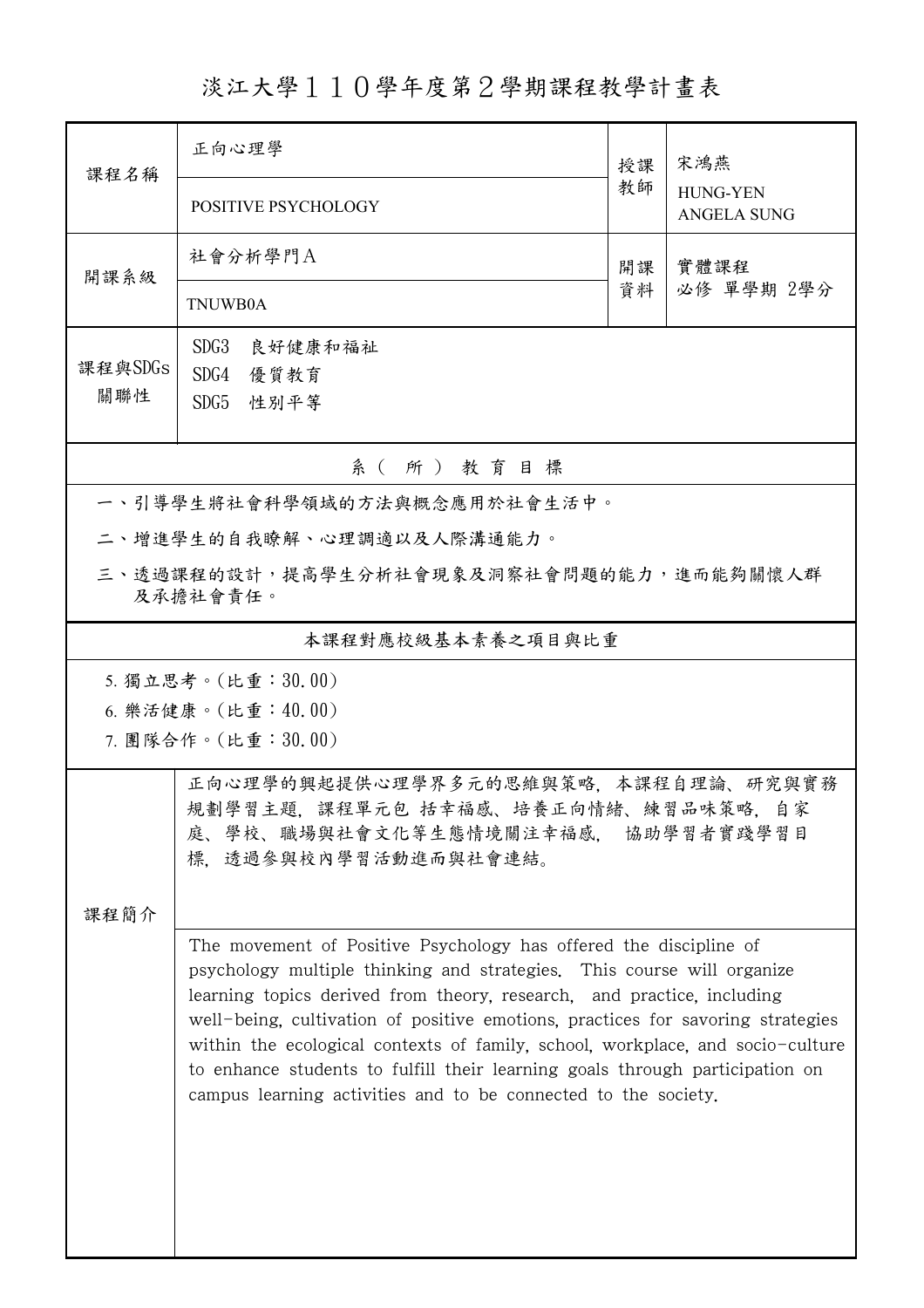## 本課程教學目標與認知、情意、技能目標之對應

將課程教學目標分別對應「認知(Cognitive)」、「情意(Affective)」與「技能(Psychomotor)」 的各目標類型。

一、認知(Cognitive):著重在該科目的事實、概念、程序、後設認知等各類知識之學習。

二、情意(Affective):著重在該科目的興趣、倫理、態度、信念、價值觀等之學習。

三、技能(Psychomotor):著重在該科目的肢體動作或技術操作之學習。

| 序<br>號                       | 教學目標(中文)                   |                              |            | 教學目標(英文)                                                                                    |                        |  |  |
|------------------------------|----------------------------|------------------------------|------------|---------------------------------------------------------------------------------------------|------------------------|--|--|
| $\mathbf{1}$                 | 學習者獲得正向心理學的知識與評<br>論能力     |                              |            | The learners will acquire knowledge in Positive<br>Psychology and critical thinking ability |                        |  |  |
| $\overline{2}$               | 提升學習者的正向情緒與專注力             |                              |            | Promote positive emotion and concentration of the<br>learners                               |                        |  |  |
| $\overline{3}$               | 學習者參與合作學習完成行動計畫            |                              |            | The learners will participate collaborative learning to<br>accomplish an action plan.       |                        |  |  |
| 教學目標之目標類型、核心能力、基本素養教學方法與評量方式 |                            |                              |            |                                                                                             |                        |  |  |
| 序號                           | 目標類型                       | 院、系 $(\hbox{\tt m})$<br>核心能力 | 校級<br>基本素養 | 教學方法                                                                                        | 評量方式                   |  |  |
| 1                            | 認知                         |                              | 5          | 講述、討論、發表                                                                                    | 討論(含課堂、線上)             |  |  |
| $\overline{2}$               | 情意                         |                              | 6          | 實作、體驗、模擬                                                                                    | 討論(含課堂、線<br>上)、實作、活動參與 |  |  |
| 3                            | 技能                         |                              | 7          | 實作                                                                                          | 實作、報告(含口<br>頭、書面)、活動參與 |  |  |
|                              | 授課進度表                      |                              |            |                                                                                             |                        |  |  |
| 週次                           | 日期起訖                       |                              |            | 內 容 (Subject/Topics)                                                                        | 備註                     |  |  |
| 1                            | $111/02/21$ ~<br>111/02/25 | 緒論                           |            |                                                                                             |                        |  |  |
| $\overline{2}$               | $111/02/28$ ~<br>111/03/04 | 為什麼是正向心理學?                   |            |                                                                                             |                        |  |  |
| 3                            | $111/03/07$ ~<br>111/03/11 | 快樂與幸福感                       |            |                                                                                             |                        |  |  |
| 4                            | $111/03/14$ ~<br>111/03/18 | 個人目標與學習計畫                    |            |                                                                                             |                        |  |  |
| 5                            | $111/03/21$ ~<br>111/03/25 | 正向思考與正向情緒                    |            |                                                                                             |                        |  |  |
| 6                            | $111/03/28$ ~<br>111/04/01 | 音樂促進正向情緒                     |            |                                                                                             |                        |  |  |
| 7                            | $111/04/04$ ~<br>111/04/08 | 教學觀摩週                        |            |                                                                                             |                        |  |  |
| 8                            | $111/04/11$ ~<br>111/04/15 | 品味                           |            |                                                                                             |                        |  |  |
| 9                            | $111/04/18$ ~<br>111/04/22 | 感恩                           |            |                                                                                             |                        |  |  |
| 10                           | $111/04/25$ ~<br>111/04/29 | 期中考試週                        |            |                                                                                             |                        |  |  |